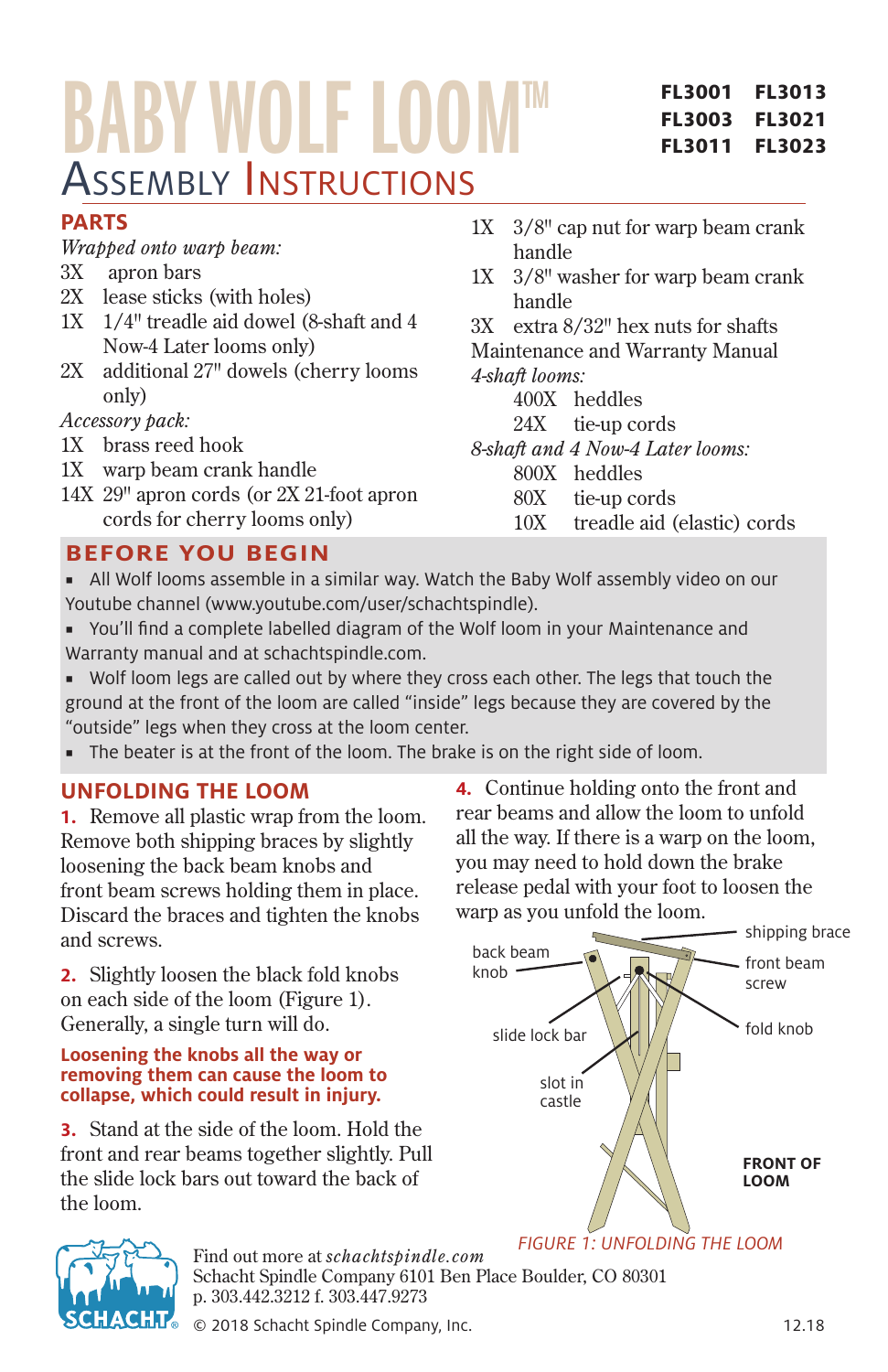**5.** When the loom has completely opened, push the fold knobs down to the bottom of the slots in the castle. Tighten the knobs. You can push in the slide lock bars to get them out of the way.

## **FOLDING THE LOOM**

**6.** To prevent treadles from dragging on the floor when the loom is folded, attach every treadle to at least one tie-up cord.

**7.** Start folding the loom: Loosen the fold knobs one full turn and pull them up in their slots.

**8.** With one hand on the rear beam and one hand on the front beam, push the loom together as far as it will go.

**9.** Tighten the fold knobs. Push the slide lock bars in towards the front of the loom.

### **ATTACHING THE WARP BEAM CRANK HANDLE**

The warp beam crank handle attaches to a threaded rod on the inside right leg (Figure 2). Locate the washer, cap nut, and the warp beam crank handle in the accessory pack. Place the 3/8" washer and then the metal handle on the rod, with the wooden handle facing out. Secure with the the 3/8" cap nut.

When you're weaving, the crank should be pushed off of the cap nut. To engage the crank for turning the warp beam, pull the hexagonal hole in the crank onto the cap nut.



*FIGURE 2: WARP BEAM CRANK HANDLE*

# **ATTACHING THE APRON BARS**

For cherry Wolf looms, see the special instructions for attaching the apron bars.

There is one cord for each hole in the cloth and warp beams. Insert one end of a cord through a hole in the beam and pull the cord through. Then insert the other end through the second hole in the end of the cord that you just put through the beam. Pull firmly on the cord to tighten (Figure 3A). Repeat across the cloth beam and the warp beam.

To attach the apron bar to the apron cords, take a pinch of the cord about 4" from the end (Figure 3B). Insert the pinched cord through the second hole in the cord. Pull on the pinched cord until

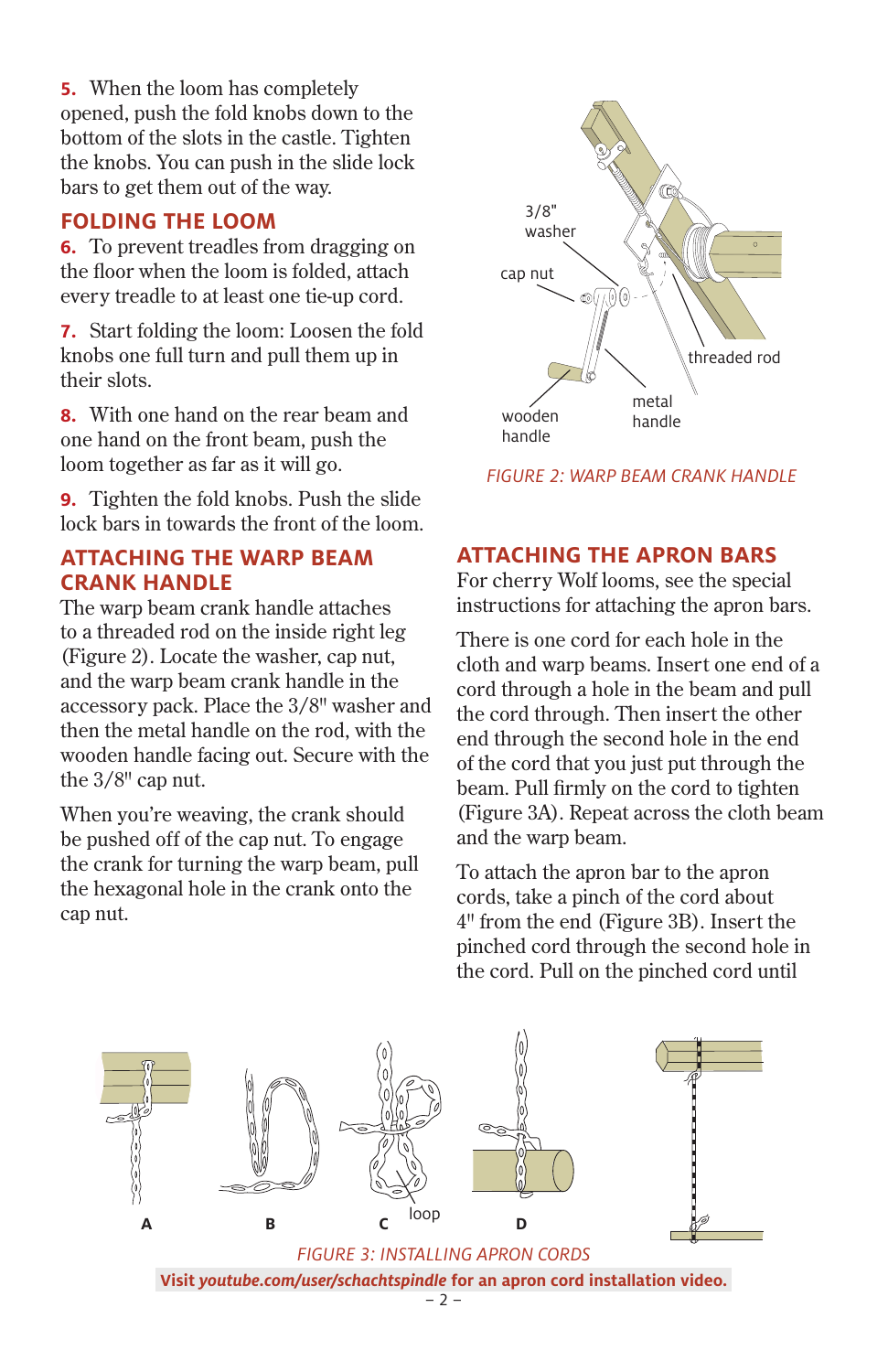a new loop forms that is large enough for the apron bar to slip through (Figure 3C). Slide the apron bar through the loop (Figure 3D) and pull tight. Repeat until all cords are attached to the apron bar. Attach the other apron bar to its beam in the same way.

#### **USING THE BEATER PIN**

The small metal pin attached to the inside right leg holds the beater upright during warping. Push the pin through the hole in the leg and then through the slot in the beater side. Pull out the beater pin and replace it in its holder before weaving or before folding the loom.

#### **INSTALLING THE HEDDLES**

There are 400 heddles for 4-shaft looms and 800 for 8-shaft and 4 Now-4 Later looms.

Remove the shafts from the loom by removing the rubber rings and unscrewing the small hex nuts from the jack pins (Figure 4). Pull the shaft straight up and out of the loom. When you put the shaft back in the loom, be sure to insert the jack pin back into the hole and secure it with the hex nut. Replacing the rubber ring is optional.

Lay the shaft on a flat surface. Lay two heddle bars next to the heddles. Carefully slide a group of heddles onto the heddle bars. Fit one end of each heddle bar into one of the slots in the shaft frame. Using very gentle pressure, flex the heddle bar just enough to fit the other end into the slot on the opposing side of the shaft

frame. Push approximately half of the heddles to each end of the shaft.

Put the shaft back in the loom and secure the jack pin with the hex nut. Repeat for the other shafts. Be sure to keep the heddles oriented in the same direction for easier threading.

### **INSTALLING THE TIE-UP CORDS**

There is one tie-up cord for every lamm hole: 24 for 4-shaft looms; 80 for 8-shaft and 4 Now-4 Later looms. Loop one end of each tie-up cord through a hole in the lamm.

Loop one end of each tie-up cord through a hole in the lamm. Tie shafts to a treadle by slipping a tie-up cord into the slot in a treadle (Figure 5). Work from the front lamm to the rear lamm for each treadle. After you have completed your tie-up, check each treadle by pushing it all the way to the floor and releasing it, making sure that the button of each tie-up cord is up against the treadle and that each cord hangs straight down to the treadle.



 *FIGURE 4: JACK PIN ATTACHMENT*